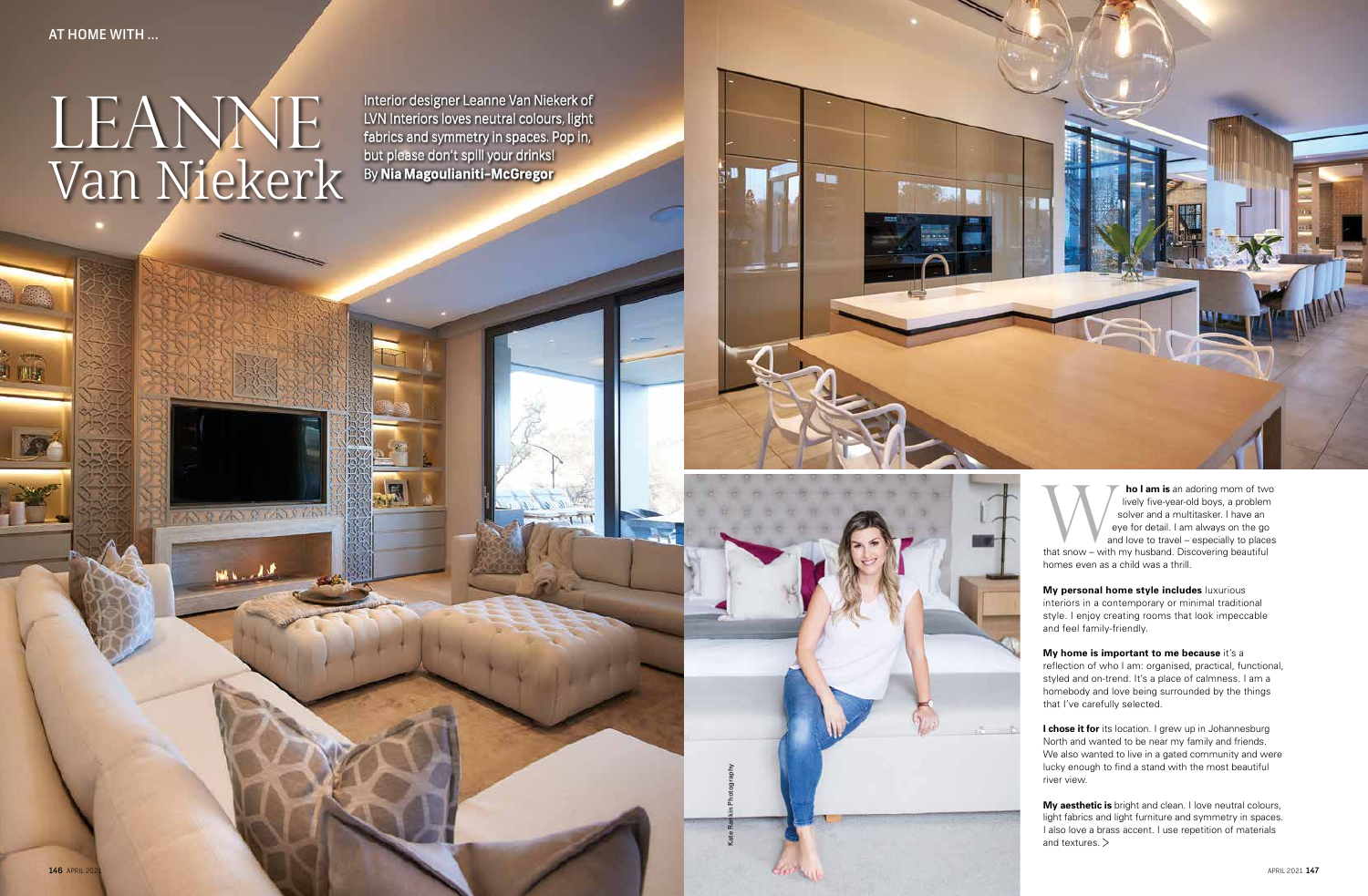

**A FAIR CANAL RIG BACK** 



踘

**The difference between my adult home and my childhood home** is now I'm able to organise and style things the way that I would like them to be.

**My favourite room in my home is** our TV room. We have a custom-made, very comfortable sofa in a high-performance white – yes white! – fabric. Everything is neat and tidy and has a place. The electronics are hidden behind screens so there are no unsightly cables or speakers in view. I have my favourite coffee table books and photographs of my precious family on display.

I'm obsessed with shows that are related to property hunting, flipping homes and home décor. My favourite is *Dream Home Makeover* with Shea and Syd McGee. Another favourite is *The Home Edit*. Organising cupboards and drawers so that everything looks pretty and styled makes me happy.

**My favourite furniture piece is** our 16-seater solid oak dining table with a brass base.

**But I also love the** giant Urchin Chandelier from High Thorn in our entrance hall.

**For me, the interior design process** should be well thought out and based around the functionality of a space so the end user meets their goals and needs. The "look" is very important, but if the space or object is not functional, it's a complete waste. >